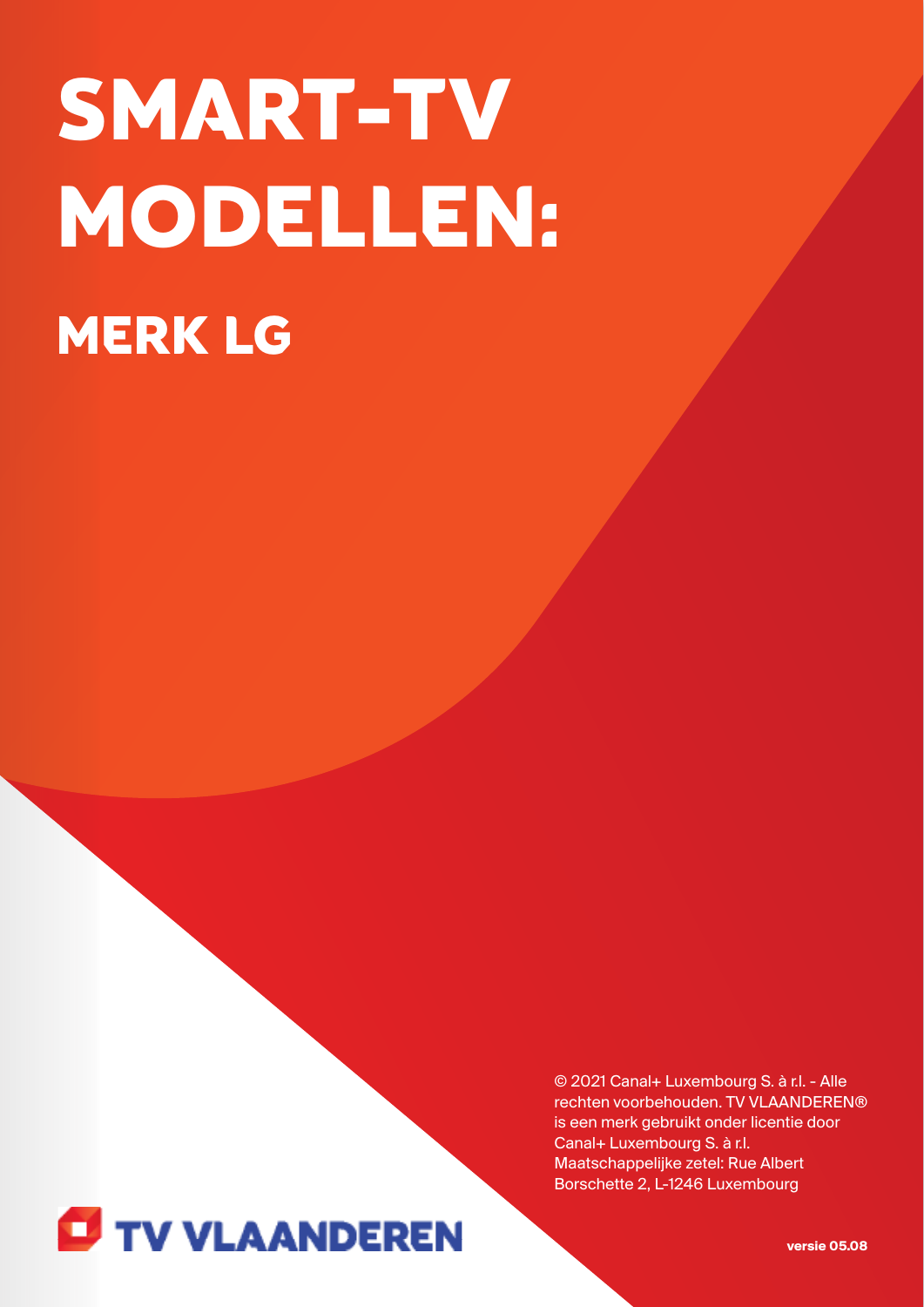De applicatie van TV VLAANDEREN werkt als een virtuele hybride decoder waarbij onze abbonees toegang krijgen tot hun geabonneerde zenders. Tevens biedt TV VLAANDEREN met de Smart TV-app ook alle zenders van Live TV en meer dan 400 internationale zenders via satelliet en internet gratis aan. Het enige wat je in huis moet hebben is een Smart TV van het merk LG (enkel modellen vanaf het jaar 2015 – Web OS 3.0). Geniet van het ultieme aanbod van TV VLAANDEREN met je Smart-TV van het merk LG compatibel met volgende modellen:

## **MODELLEN 2018**

| W <sub>8</sub> | G <sub>8</sub> | E <sub>8</sub> | C <sub>8</sub> | W <sub>8</sub> | G <sub>8</sub> | E <sub>8</sub> | <b>SK80</b> |
|----------------|----------------|----------------|----------------|----------------|----------------|----------------|-------------|
| C <sub>8</sub> | B <sub>8</sub> | <b>SK95</b>    | <b>SK85</b>    | <b>SK81</b>    | <b>SK80</b>    | <b>UK75</b>    | <b>UK67</b> |
| <b>UK65</b>    | <b>UK64</b>    | <b>UK63</b>    |                |                |                |                |             |

### **MODELLEN 2019**

| R <sub>9</sub> | Z <sub>9</sub> | W <sub>9</sub> | E <sub>9</sub>   | <b>B</b> 9  | <b>SM99</b> | CS          | <b>SM98/SM95</b> |
|----------------|----------------|----------------|------------------|-------------|-------------|-------------|------------------|
| <b>SM90</b>    | <b>SM86</b>    | <b>SM85</b>    | <b>SM81/SM82</b> | <b>UM76</b> | <b>UM74</b> | <b>UM73</b> | <b>UM71</b>      |
| <b>LM63</b>    |                |                |                  |             |             |             |                  |

### **MODELLEN 2020**

| 86/82/75/65UN85006LA    | 86/82/75/65UN85003LA       | 75/65/55/50/43UN81006LB | 65/55UN80006LA          |
|-------------------------|----------------------------|-------------------------|-------------------------|
| 50/43UN80006LC          | 65/55UN80003LA             | 50/43UN80003LC          | 70UN74006LA             |
| 65/55/50/49/43UN74006LB | 65/55/50/43UN74007LB       | 70UN74003LA             | 65/55/50/49/43UN74003LB |
| 49UN73906LE             | 49UN73906LE                | 49UN73903LE             | 43UN73903LE             |
| 65/55/50/49UN73006LA    | 43UN73006LC                | 65/55/50/49UN73003LA    | 43UN73003LC             |
| OLED65/55BX6LA          | OLED65/55BX9LA             | OLED65/55BX3LA          | 86/75/65/55NANO916NA    |
| 65/55NANO917NA          | 86/75/65/55NANO913NA       | 86/75/65/55NANO906NA    | 86/75/65/55NANO903NA    |
| 65/55/49NANO866NA       | 65/55/49NANO867NA          | 65/55/49NANO863NA       | 65/55/49NANO816NA       |
| 65/55/49NANO813NA       | 65/55/49NANO806NA          | 65/55/49NANO803NA       | 65/55/50/43NANO796NE    |
| 65/55/50/43NANO793NE    | 65/55/49SM8050PLC          | 75UN71006LC             | 70UN71006LA             |
| 65/60/55/49/43UN71006LB | 75UN71003LC                | 70UN71003LA             | 65/60/55/49/43UN71003LB |
| OLED65RX9LA             | OLED65WX9LA                | OLED77/65/55GX6LA       | OLED77/65/55GX9LA       |
| <b>OLED77/6</b>         | 5/55GX3LAOLED77/65/55CX6LA | OLED48CX6LB             | OLED77/65/55CX9LA       |
| OLED48CX9LB             | OLED77/65/55CX3LA          | OLED48CX3LB             | OLED65/55CX5LB          |
| OLED48CX5LC             | OLED65/55CX8LB             | OLED48CX8LC             | OLED65/55B9SLA          |
| OLED65/55B9DLA          | OLED88/77ZX9LA             | 75/65NANO996NA          | 75/65NANO999NA          |
| 75/65NANO993NA          | 65/55NANO956NA             | 65/55NANO959NA          | 65/55NANO953NA          |
| 43/32LM6300PLA          | 32LM630BPLA                | OLED77W9PLA             |                         |

\*De informatie in dit document is onder voorbehoud van wijzigingen, vergissingen en drukfouten.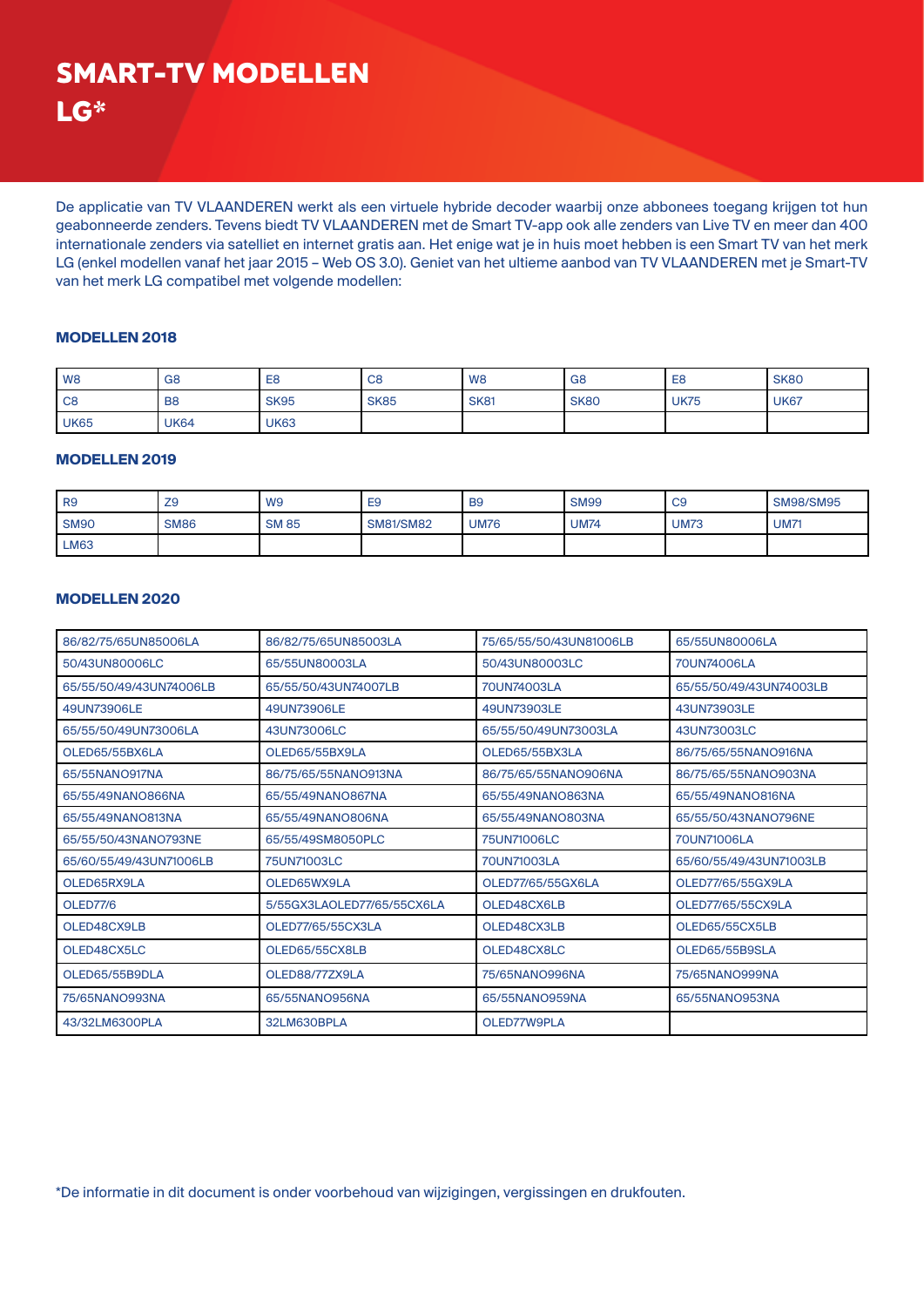SMART-TV MODELLEN LG\*

### **MODELLEN 2021**

| OLED77B16LA             | OLED65B16LA                | OLED55B16LA          | OLED77B19LA             | 82UP80003LA |
|-------------------------|----------------------------|----------------------|-------------------------|-------------|
| 50/43UN80006LC          | 65/55UN80003LA             | 50/43UN80003LC       | 70UN74006LA             | 65NANO863PA |
| 65/55/50/49/43UN74006LB | 65/55/50/43UN74007LB       | 70UN74003LA          | 65/55/50/49/43UN74003LB | 55NANO863PA |
| 49UN73906LE             | 49UN73906LE                | 49UN73903LE          | 43UN73903LE             | 50NANO863PA |
| 65/55/50/49UN73006LA    | 43UN73006LC                | 65/55/50/49UN73003LA | 43UN73003LC             | 75NANO856PA |
| OLED65/55BX6LA          | OLED65/55BX9LA             | OLED65/55BX3LA       | 86/75/65/55NANO916NA    | 65NANO856PA |
| 65/55NANO917NA          | 86/75/65/55NANO913NA       | 86/75/65/55NANO906NA | 86/75/65/55NANO903NA    | 55NANO856PA |
| 65/55/49NANO866NA       | 65/55/49NANO867NA          | 65/55/49NANO863NA    | 65/55/49NANO816NA       | 50NANO856PA |
| 65/55/49NANO813NA       | 65/55/49NANO806NA          | 65/55/49NANO803NA    | 65/55/50/43NANO796NE    | 75NANO859PA |
| 65/55/50/43NANO793NE    | 65/55/49SM8050PLC          | 75UN71006LC          | 70UN71006LA             | 65NANO859PA |
| 65/60/55/49/43UN71006LB | 75UN71003LC                | 70UN71003LA          | 65/60/55/49/43UN71003LB | 55NANO859PA |
| OLED65RX9LA             | OLED65WX9LA                | OLED77/65/55GX6LA    | OLED77/65/55GX9LA       | 50NANO859PA |
| <b>OLED77/6</b>         | 5/55GX3LAOLED77/65/55CX6LA | OLED48CX6LB          | OLED77/65/55CX9LA       | 75NANO853PA |
| OLED48CX9LB             | OLED77/65/55CX3LA          | OLED48CX3LB          | OLED65/55CX5LB          | 65NANO853PA |
| OLED48CX5LC             | OLED65/55CX8LB             | OLED48CX8LC          | OLED65/55B9SLA          | 55NANO853PA |
| OLED65/55B9DLA          | OLED88/77ZX9LA             | 75/65NANO996NA       | 75/65NANO999NA          | 50NANO853PA |
| 75/65NANO993NA          | 65/55NANO956NA             | 65/55NANO959NA       | 65/55NANO953NA          | 86NANO756PA |
| 43/32LM6300PLA          | 32LM630BPLA                | OLED77W9PLA          | OLED65B19LA             | 86NANO759PA |
| OLED55B19LA             | OLED77B13LA                | OLED65B13LA          | OLED55B13LA             | 86NANO753PA |
| OLED65A16LA             | OLED55A16LA                | OLED48A16LA          | OLED77A19LA             | 86UP80006LA |
| OLED65A19LA             | OLED55A19LA                | OLED48A19LA          | OLED77A13LA             | 82UP80006LA |
| OLED55A13LA             | OLED48A13LA                | 86QNED916PA          | 75QNED916PA             | 86UP80009LA |
| 65QNED916PA             | 86QNED919PA                | 75QNED919PA          | 65QNED919PA             | 82UP80009LA |
| 86QNED913PA             | 75QNED913PA                | 65QNED913PA          | 75NANO929PB             | 86UP80003LA |
| 75NANO926PB             | 65NANO926PB                | 55NANO926PB          | 65NANO929PB             | 50NANO869PA |
| 55NANO929PB             | 75NANO923PB                | 65NANO923PB          | 55NANO923PB             | 50NANO869PA |
| 86NANO916PA             | 75NANO916PA                | 65NANO916PA          | 55NANO916PA             | 75NANO869PA |
| 86NANO919PA             | 75NANO919PA                | 65NANO919PA          | 55NANO919PA             | 75NANO863PA |
| 86NANO913PA             | 75NANO913PA                | 65NANO913PA          | 55NANO913PA             |             |
| 65NANO896PC             | 55NANO896PC                | 65NANO899PC          | 55NANO899PC             |             |
| 65NANO893PC             | 55NANO893PC                | 75NANO886PB          | 65NANO886PB             |             |
| 55NANO886PB             | 75NANO889PB                | 65NANO889PB          | 55NANO889PB             |             |
| 50NANO889PB             | 75NANO883PB                | 65NANO883PB          | 55NANO883PB             |             |
| 65NANO883PB             | 55NANO883PB                | 50NANO883PB          | 86NANO866PA             |             |
| 75NANO866PA             | 65NANO866PA                | 55NANO866PA          | 50NANO866PA             |             |
| 86NANO869PA             | 65NANO869PA                | 55NANO869PA          | 86NANO863PA             |             |

\*De informatie in dit document is onder voorbehoud van wijzigingen, vergissingen en drukfouten.